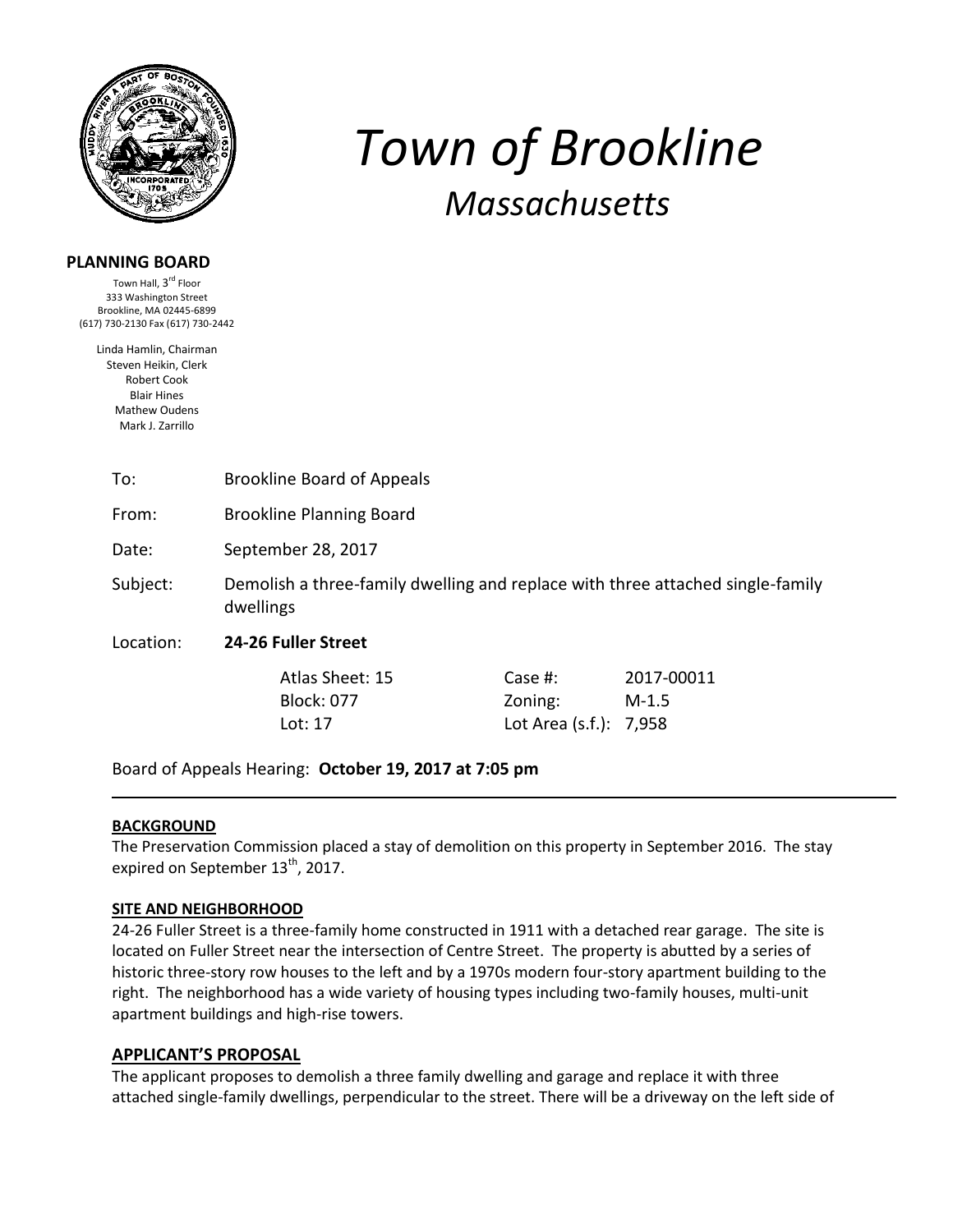the property providing access to all units. Each will have a two-car garage and a main entrance at the first level with three floors of living space above containing four bedrooms and four bathrooms each. Each unit also has a balcony at the second floor.

The building will be designed in a contemporary style. The ground floor will be clad in stucco and the second and third floors will be a combination of stucco and fiber cement siding. The fourth floor is set back slightly from the lower floors and will be clad with board and batten fiber cement siding.

# **FINDINGS**

# **Section 5.09.4 – Design Review**

## **a. Preservation of Trees and Landscape**

The initial proposal included the removal of two trees that pose potential safety concerns. However, in response to requests from several abutters that numerous trees at the rear are also dangerous or growing into power lines, additional trees along the rear will be removed. A new landscaping plan has been developed with input from abutters that will include landscape screening and planters at the front. No street trees will be impacted.

#### **b. Relation of Buildings to Environment**

The proposed building complies with most dimensional zoning requirements for the M-1.5 District. The height of the building is similar to the buildings in the immediate area. The rear setback and the 19 foot left setback comply. The proposed 8.25' – 9.00' right setback which does not comply is similar to the existing setback on this side of the existing house.

#### **c. Relation of Buildings to the Form of the Streetscape and Neighborhood**

Fuller Street consists of a large variety of styles and sizes of structures. This side of Fuller Street consists of predominantly larger condominium/apartment buildings with a dozen of attached row houses on the left side and a large brick 4-story apartment building on the right side. Across the Street is also a 3-story brick apartment building. Past the intersection of Fuller and Centre Street are several 2 ½ story 1 and 2 family homes with clapboard or stucco exterior.

#### **d. Open Space**

The proposed open space meets and exceeds requirements. A large number of open space will be grass with plantings.

#### **e. Circulation**

The individual garages are under each unit and are accessed through a driveway on the left side of the building. The garages accommodate the required number of parking spaces (6) and conceal the parking from public view. Each garage has space for two cars as well as bicycle parking.

#### **f. Stormwater Drainage**

Stormwater management will comply with Article 8.25. The proposed stormwater management system will be designed to reduce the peak rates of runoff and volume so that there is no increase from the existing conditions for the 2, 10, 25 and 100 year design storms. It is anticipated that the proposed stormwater management system will include infiltration structures at the rear of the lot that will be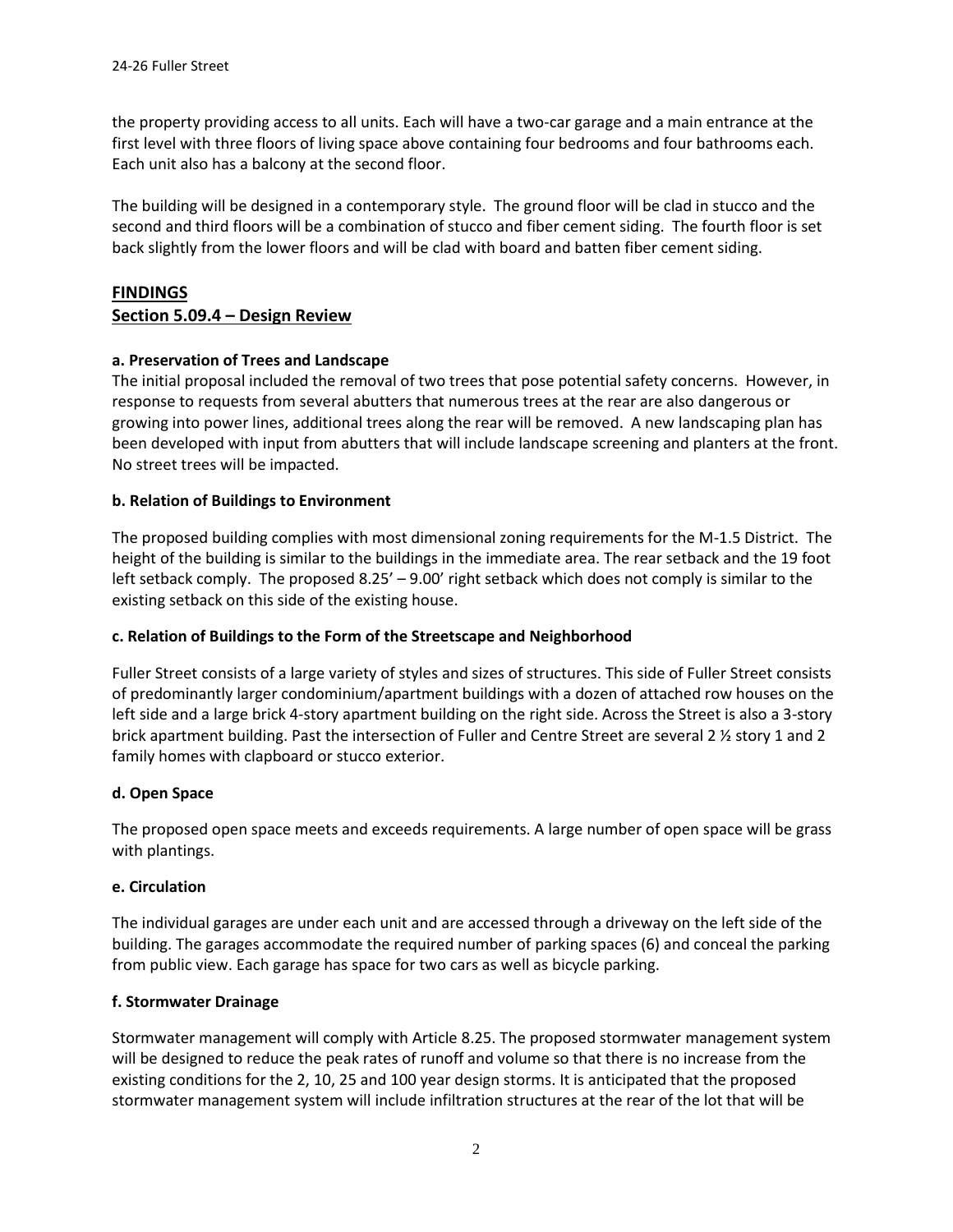designed to infiltrate or retain the 25 year 24 hour event (5.5" of rain). The final size of the infiltration system will be based upon final soil testing results.

#### **g. Utility Service**

The building will be served by natural gas (underground), town water and sewer (underground) and electric (overhead).

Trash and recycling bins will be stored in each unit owner's individual garage.

## **j. Safety and Security**

Lights with motion sensors will be installed to illuminate the driveway and allow safe traveling during evening hours.

#### **k. Heritage**

The demolition delay is set to expire in September of 2017.

#### **l. Microclimate**

Roof top condensing units are planned which will meet the Noise Control provisions.

#### **m. Energy Efficiency**

Energy efficiency is to a degree embedded into today's building codes which include the "stretch code" provisions. This project will meet or exceed these codes. Lighting that can be set to operate on motion detectors will be, nearly all if not all lighting will be LED type, plumbing fixtures and mechanical equipment will be of high efficiency. Building materials will be evaluated on their environmentally friendly basis. Individual cooling and heating zones will be done per floor to eliminate wasted energy.

# **Section 5.43 –** Exceptions to Yard and Setback Regulations

# **Section 5.60 –** Side Yard Requirements

| <b>Setback</b> | <b>Required</b>              | <b>Existing</b>                      | <b>Proposed</b>                     | <b>Finding</b>  |
|----------------|------------------------------|--------------------------------------|-------------------------------------|-----------------|
| <b>Front</b>   | 15 feet                      | 16.7 feet                            | $16.2$ feet                         | Complies        |
| <b>Side</b>    | 10 ft. $+ L/10 =$<br>19 feet | 17.2 feet (left)<br>9.4 feet (right) | 19 feet (left)<br>8.25 feet (right) | Special Permit* |
| Rear           | 30 feet                      | 49.2 feet                            | 30.1 feet                           | Complies        |

*\* Under Section 5.43, the Board of Appeals may waive by special permit yard and/or setback requirements, if a counterbalancing amenity is provided.*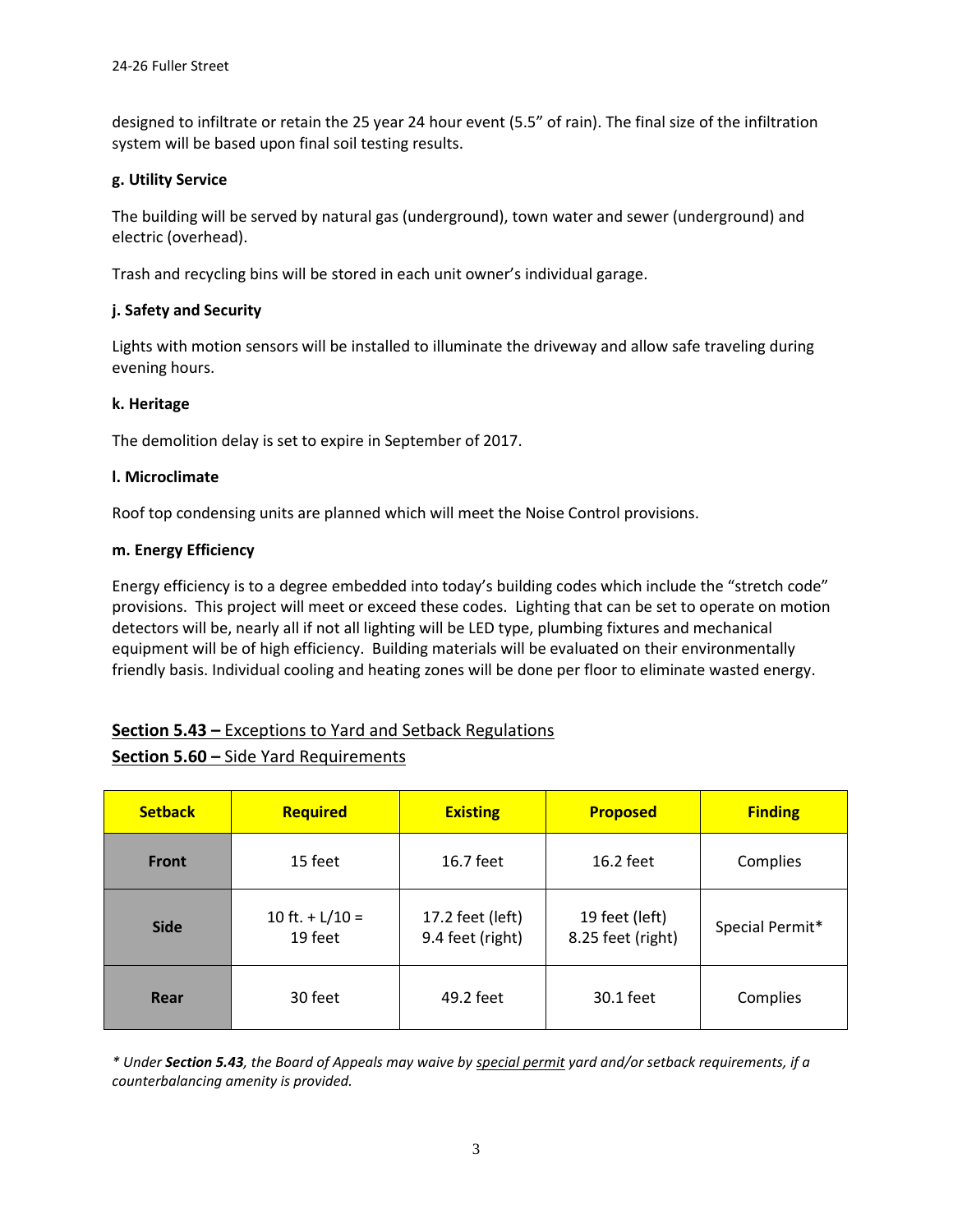# **PLANNING BOARD COMMENTS**

The Planning Board is not opposed to this proposal. The number of units is staying the same, and the change to the existing setbacks is minimal. The FAR of 1.5 conforms to the allowable FAR for this lot. Although the new structure is larger and significantly taller than the one it is replacing, it fits within the context of the neighborhood and is not larger in scale or massing than the abutting structures. The building to the right is also contemporary in design. The applicant has worked with abutters while developing a landscaping plan.

However, the Planning Board is concerned about the narrow width of the driveway and the ability of residents to back out of the garages without driving over the side yard landscaping strip. Additionally, the façade of the building, especially facing Fuller Street, needs more refinement. The Planning Board suggests replacing the proposed stucco with fiber cement panels and refining the front stair and planters.

# **Therefore, the Planning Board recommends approval of the site plan dated 4/19/2017 by Richard Volkin and the floor plans and elevations dated 8/28/2017 by Richard Volkin, subject to the following conditions:**

- 1. Prior to the issuance of a building permit, the applicant shall submit three 11x17" sets of the final site plan, floor plans and elevations with all materials noted, subject to the review and approval of the Planning Board.
- 2. Prior to the issuance of a building permit, the applicant shall submit a landscaping plan indicating fencing and retaining walls subject to the review and approval of the Planning Board.
- 3. Prior to the issuance of a building permit, the applicant shall submit to the Building Commissioner for review and approval for conformance to the Board of Appeals decision: 1) a final site plan stamped and signed by a registered engineer or land surveyor; 2) final floor plans and building elevations stamped and signed by a registered architect; and 3) evidence that the Board of Appeals decision has been recorded at the Registry of Deeds.

*Knm*